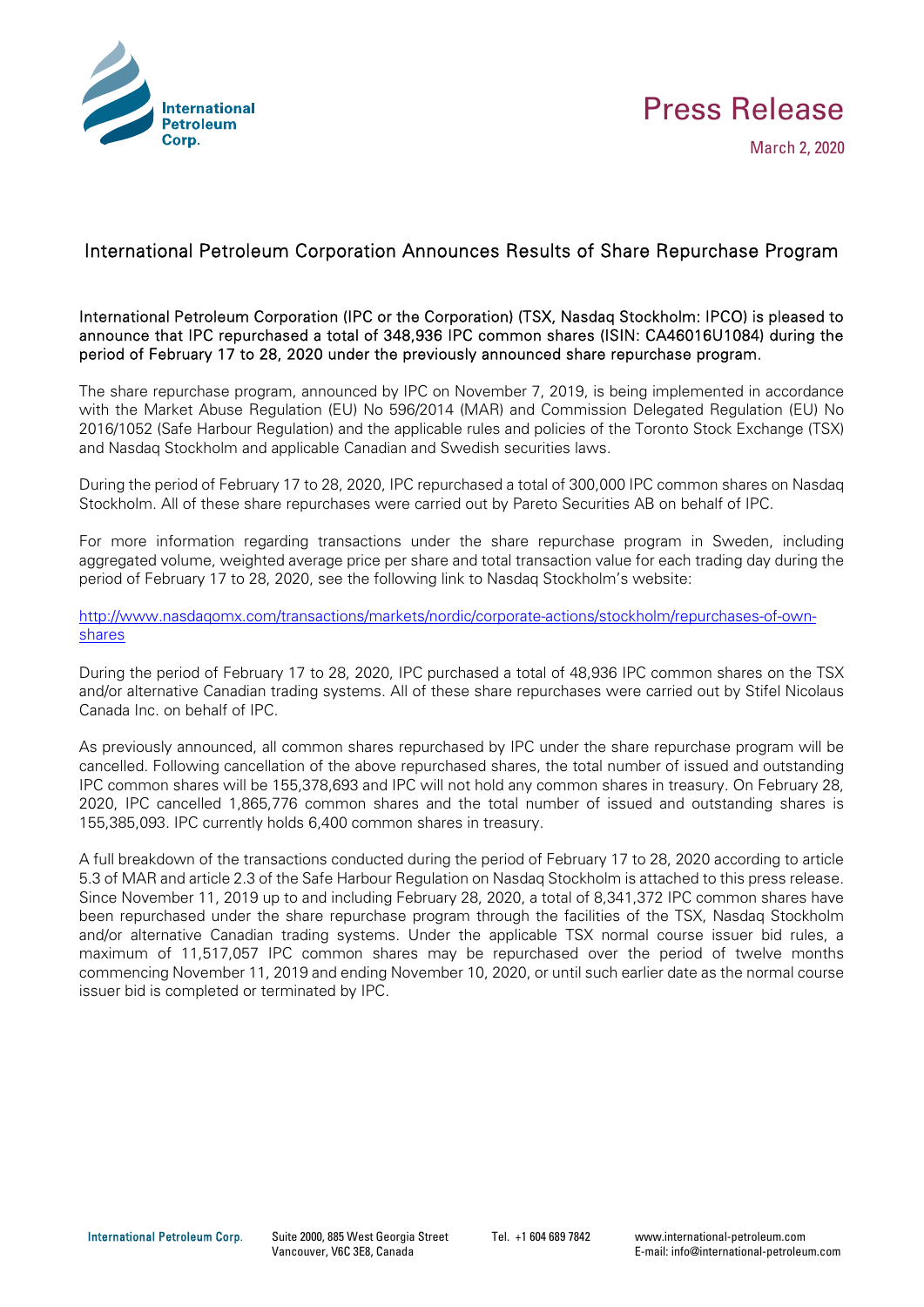*International Petroleum Corp. (IPC) is an international oil and gas exploration and production company with a high quality portfolio of assets*  located in Canada, Malaysia and France, providing a solid foundation for organic and inorganic growth. IPC is a member of the Lundin Group *of Companies. IPC is incorporated in Canada and IPC's shares are listed on the Toronto Stock Exchange (TSX) and the Nasdaq Stockholm exchange under the symbol "IPCO".* 

For further information, please contact:

Rebecca Gordon VP Corporate Planning and Investor Relations rebecca.gordon@international-petroleum.com Tel: +41 22 595 10 50 Or Robert Eriksson Media Manager reriksson@rive6.ch Tel: +46 701 11 26 15

The information was submitted for publication, through the contact persons set out above, at 12:30 CET on March 2, 2020.

## Forward-Looking Statements

This press release contains statements and information which constitute "forward-looking statements" or "forward-looking information" (within the meaning of applicable securities legislation). Such statements and information (together, "forward-looking statements") relate to future events, including the Corporation's future performance, business prospects or opportunities. Actual results may differ materially from those expressed or implied by forward-looking statements. The forward-looking statements contained in this press release are expressly qualified by this cautionary statement. Forward-looking statements speak only as of the date of this press release, unless otherwise indicated. IPC does not intend, and does not assume any obligation, to update these forward-looking statements, except as required by applicable laws.

All statements other than statements of historical fact may be forward-looking statements. Any statements that express or involve discussions with respect to predictions, expectations, beliefs, plans, projections, forecasts, guidance, budgets, objectives, assumptions or future events or performance (often, but not always, using words or phrases such as "seek", "anticipate", "plan", "continue", "estimate", "expect", "may", "will", "project", "forecast", "predict", "potential", "targeting", "intend", "could", "might", "should", "believe", "budget" and similar expressions) are not statements of historical fact and may be "forward-looking statements". Forward-looking statements include, but are not limited to, statements with respect to: the share repurchase program, including the number of common shares to be acquired; the ability to IPC to acquire common shares under the proposed share repurchase program, including the timing of any such purchases; and the return of value to IPC's shareholders as a result of any share repurchases.

The forward-looking statements are based on certain key expectations and assumptions made by IPC, including expectations and assumptions concerning: prevailing commodity prices and currency exchange rates; applicable royalty rates and tax laws; interest rates; future well production rates and reserve and contingent resource volumes; operating costs; the timing of receipt of regulatory approvals; the performance of existing wells; the success obtained in drilling new wells; anticipated timing and results of capital expenditures; the sufficiency of budgeted capital expenditures in carrying out planned activities; the timing, location and extent of future drilling operations; the successful completion of acquisitions and dispositions; the benefits of acquisitions; the state of the economy and the exploration and production business in the jurisdictions in which IPC operates and globally; the availability and cost of financing, labour and services; and the ability to market crude oil, natural gas and natural gas liquids successfully.

Although IPC believes that the expectations and assumptions on which such forward-looking statements are based are reasonable, undue reliance should not be placed on the forward-looking statements because IPC can give no assurances that they will prove to be correct. Since forward-looking statements address future events and conditions, by their very nature they involve inherent risks and uncertainties. Actual results could differ materially from those currently anticipated due to a number of factors and risks. These include, but are not limited to: the risks associated with the oil and gas industry in general such as operational risks in development, exploration and production; delays or changes in plans with respect to exploration or development projects or capital expenditures; the uncertainty of estimates and projections relating to reserves, resources, production, revenues, costs and expenses; health, safety and environmental risks; commodity price and exchange rate fluctuations; interest rate fluctuations; marketing and transportation; loss of markets; environmental risks; competition; incorrect assessment of the value of acquisitions; failure to complete or realize the anticipated benefits of acquisitions or dispositions; the ability to access sufficient capital from internal and external sources; failure to obtain required regulatory and other approvals; and changes in legislation, including but not limited to tax laws, royalties and environmental regulations. Readers are cautioned that the foregoing list of factors is not exhaustive.

Additional information on these and other factors that could affect IPC, or its operations or financial results, are included in the most recently filed management's discussion and analysis (MD&A) (See "Cautionary Statement Regarding Forward-Looking Information" therein), the Corporation's Annual Information Form (AIF) for the year ended December 31, 2018 (See "Cautionary Statement Regarding Forward-Looking Information", "Reserves and Resources Advisory" and " Risk Factors" therein) and other reports on file with applicable securities regulatory authorities, which may be accessed through the SEDAR website (www.sedar.com) or IPC's website (www.international-petroleum.com).

## **Currency**

All dollar amounts in this press release are expressed in United States dollars, except where otherwise noted. References herein to USD mean United States dollars. References herein to CAD mean Canadian dollars.